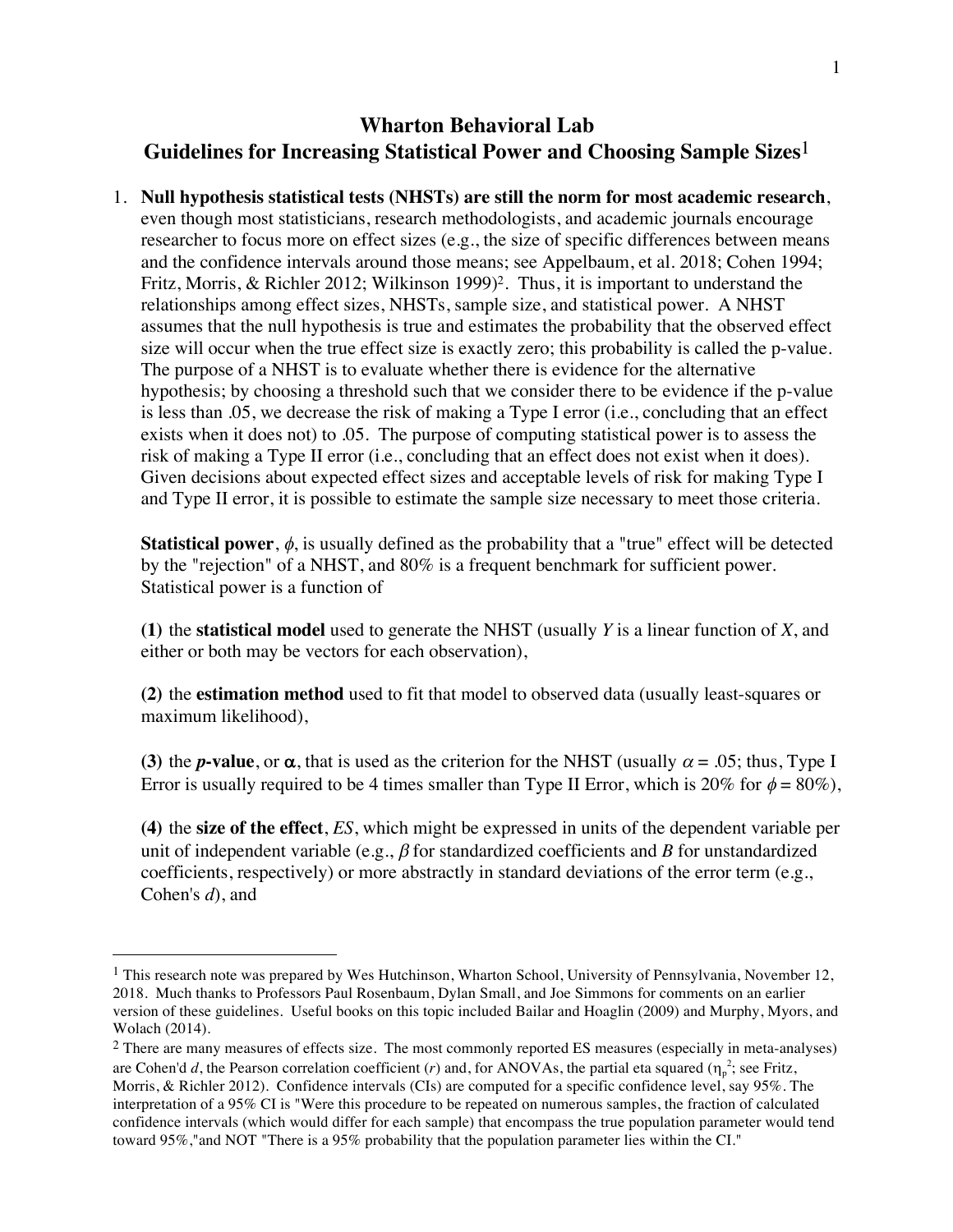## **(5)** the **size of the sample** (*N* for the total sample, or  $n_i$ , for each group, *i*).

Decisions about all five of these factors result from social conventions in the academic community; thus, researchers are ultimately responsible for making and defending their decisions about these factors given the specific goals of their research.

2. **Before collecting data, researchers should determine the minimum effect size that is to be detected and what null hypothesis statistical test (NHST) will be used to detect the effect**. Although a heuristic set of effect sizes (small, medium, and large) is commonly used, expected effects sizes derive from the theories and empirical results of the research area addressed by an experiment. Thus, there are no universal guidelines, although there are some general benchmarks (e.g., Simmons 2014), and insights about common research strategies (e.g., attenuating a known simple effect, Simonsohn 2014, and mediation analysis, Fritz, Kenney, & MacKinnon 2016, Weingarten & Hutchinson 2018). Most statistical packages have procedures that will compute the power  $(\phi)$  of a given NHST for specified total sample sizes and effect sizes (e.g., the GLMPOWER and POWER procedures in SAS). These same packages will also compute the total sample size required to provide (on average) a given level of statistical power. Below are some examples the sample sizes needed to achieve  $\phi =$ .80 and  $\phi$  = .90 for different type of dependent measures, NHSTs, and effect sizes.

## **TABLE**

Examples of Sample Sizes Needed for Desired Power and Effect Sizes

**F-ratio test** for a main effect or interaction or linear contrast for a fixed effect, between subjects ANOVA model of a DV from a balanced factorial design that has normally distributed error.

| <b>Effect Size</b> | r    | Cohen's $d$ | partial $\eta^2$ | <b>Total Sample</b><br>Size, $\phi = .80$ | <b>Total Sample</b><br>Size, $\phi = .90$ |
|--------------------|------|-------------|------------------|-------------------------------------------|-------------------------------------------|
|                    | .049 | .100        | .002             | 3,142                                     | 4,206                                     |
| Small              | .098 | .200        | .010             | 786                                       | 1,052                                     |
|                    | .145 | .300        | .022             | 352                                       | 470                                       |
|                    | .191 | .400        | .038             | 200                                       | 266                                       |
| Medium             | .236 | .500        | .059             | 128                                       | 210                                       |
| Large              | .365 | .800        | .138             | 52                                        | 68                                        |

**Pearson chi-square test** of the difference between proportions for two groups of equal sample size for a binary dependent variable.

| <b>Effect Size</b> | r    | <b>Group A</b> | <b>Group B</b> | <b>Total Sample</b><br>Size, $\phi = .80$ | <b>Total Sample</b><br>Size, $\phi = .90$ |
|--------------------|------|----------------|----------------|-------------------------------------------|-------------------------------------------|
| Medium             | .218 | .20            | .40            | 128                                       | 178                                       |
| Medium             | .204 | .30            | .50            | 148                                       | 202                                       |
| Medium             | .200 | .40            | .60            | 154                                       | 212                                       |
| Small              | .109 | .25            | .35            | 518                                       | 716                                       |
| Small              | .102 | .35            | .45            | 592                                       | 820                                       |
| Small              | .100 | .45            | .55            | 618                                       | 854                                       |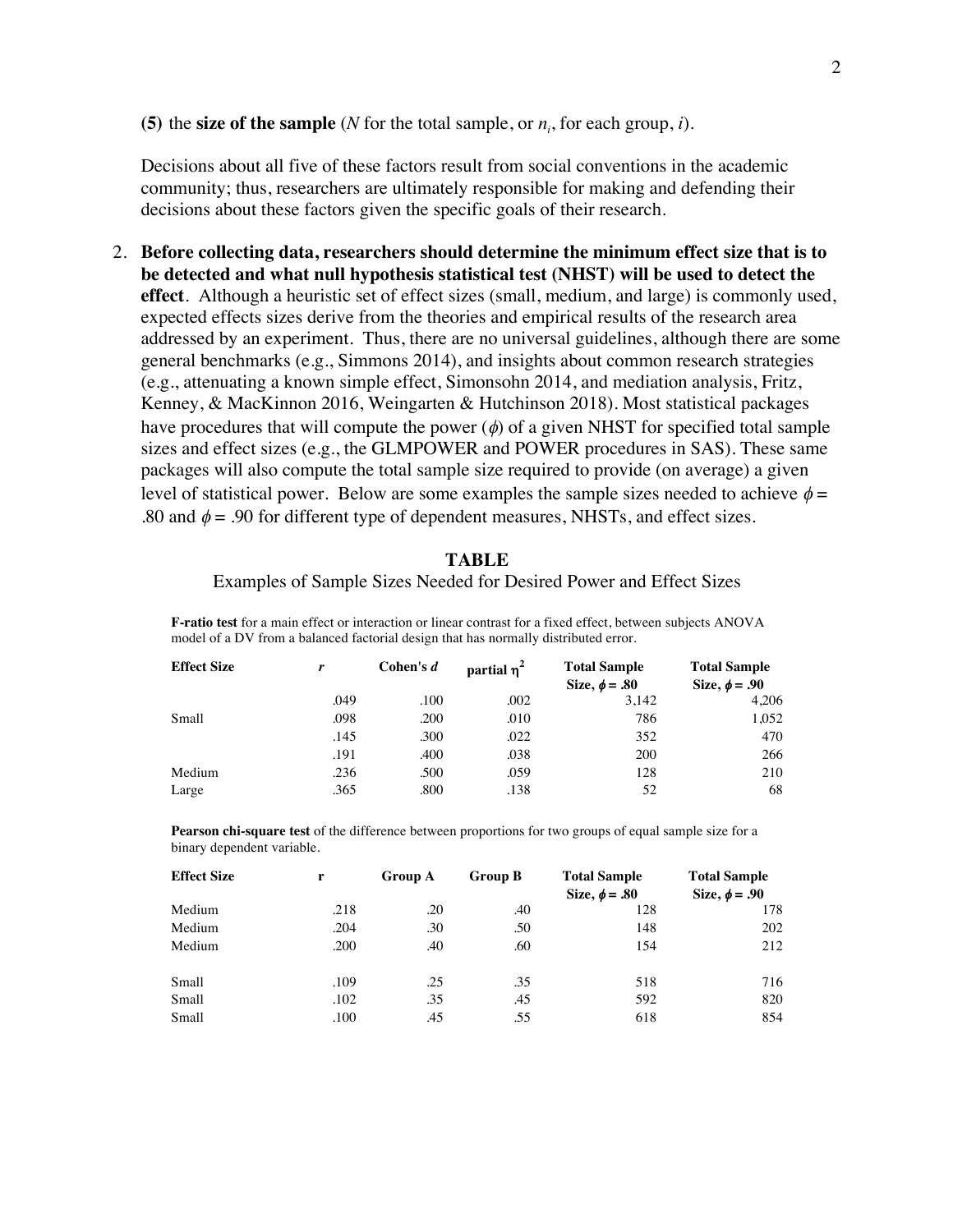**Likelihood ratio chi-square test** of a single binary predictor (Prob(A) = Prob(B) = .5) in a binary logistic regression, possibly in the presence of one or more covariates that might be correlated with the tested predictor. Note that .45 vs. .55 is an odds ratio of 1.48 and .20 vs. .40 is an odds ratio of 2.67.

| <b>Effect Size</b> | r    | <b>Group A</b> | <b>Group B</b> | <b>Total Sample</b><br>Size, $\phi = .80$ | <b>Total Sample</b><br>Size, $\phi = .90$ |
|--------------------|------|----------------|----------------|-------------------------------------------|-------------------------------------------|
| Medium             | .218 | .20            | .40            | 158                                       | 211                                       |
| Medium             | .204 | .30            | .50            | 187                                       | 250                                       |
| Medium             | .200 | .40            | .60            | 195                                       | 261                                       |
| Small              | .109 | .25            | .35            | 645                                       | 864                                       |
| Small              | .102 | .35            | .45            | 750                                       | 1.004                                     |
| Small              | .100 | .45            | .55            | 794                                       | 1,063                                     |

A robust approximation for the sample size (*N*) required for  $p = .05$  and  $\phi = .90$  is the simple formula  $df_{error} = 7.75/r^2$ , where *r* is the effect size expressed as a correlation coefficient and  $N = df_{\text{error}} + 2$  (Murphy, Myors, & Wolach 2014). A more robust approximation for effects with  $df_{\text{effect}} = k > 1$  (e.g., an ANOVA factor with k+1 conditions or a multiple regression model with k predictors is the simple formula  $df_{\text{error}} = (5.26 + 3.24 \text{ x} \text{ sqrt}[df_{\text{effect}}]/\text{ partial } \eta^2$ , where partial  $\eta^2 = SS_{\text{effect}} / (SS_{\text{effect}} + SS_{\text{error}})$  and  $N = df_{\text{error}} + k + 1$  (Murphy, Myors, & Wolach 2014). The Figure below illustrates how effect size affects sample size using these approximations.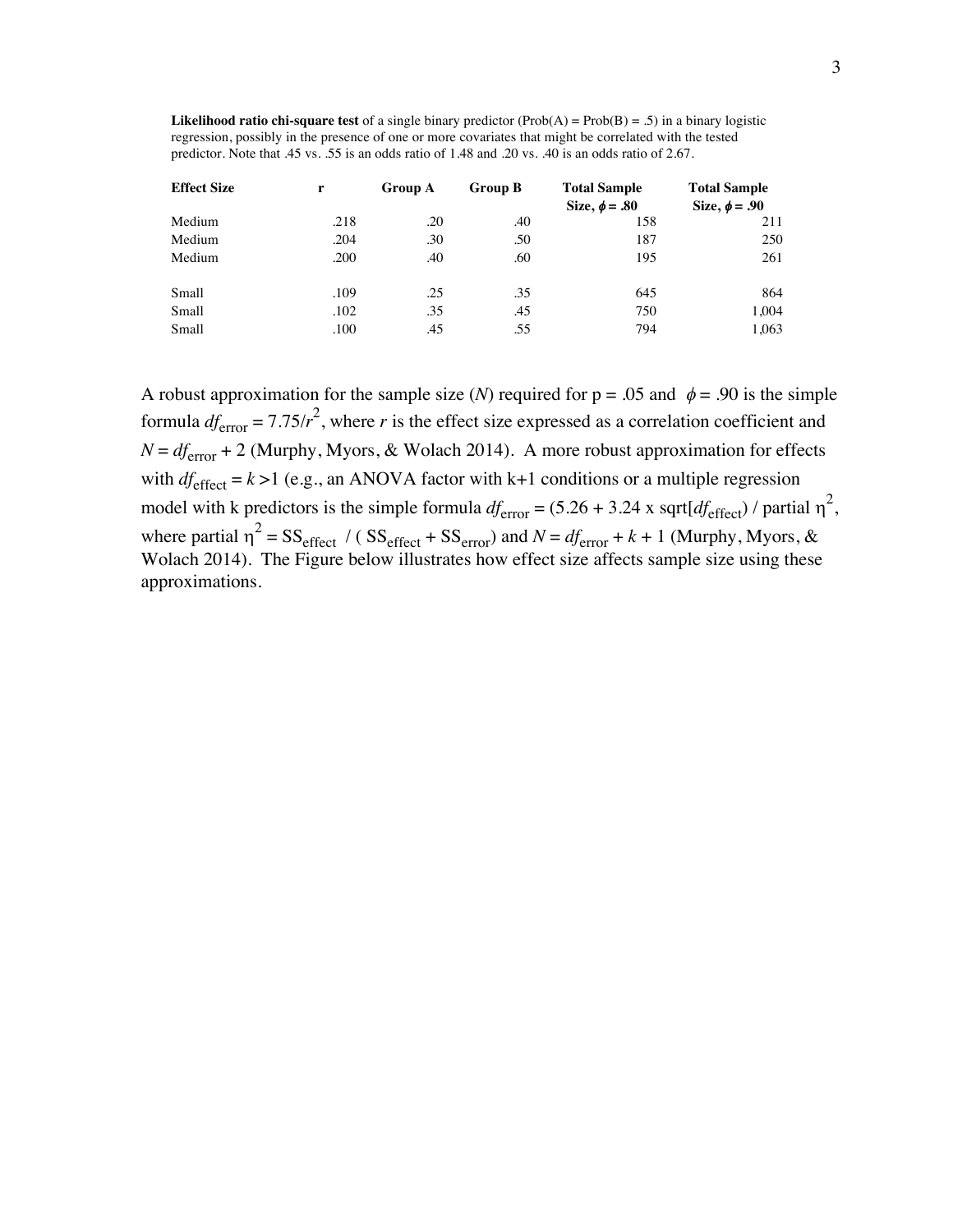



Based on the results shown in the Table and the Figure, **a general rule of thumb is that a**  sample size of  $N = 200$  should be "sufficient" for NHSTs with  $df = 1$  to detect medium **effect sizes** (e.g.,  $r = .2$ ,  $d = .4$ , or partial  $\eta^2 = .04$ ). Samples sizes in the range of 400 to 800 are generally needed for small effect sizes (e.g.,  $r = .1$ ,  $d = .2$ , or partial  $\eta^2 = .01$ ), and "really" small effects require sample sizes between 1,000 and 10,000. **The reader is reminded that even at these sample sizes there is still a 10% to 20% chance that a valid effect will not be detected by a NHST.**

- 3. **For all data, identify outliers and other anomalous observations** (based on accepted, criteria that are unrelated to research hypotheses). Virtually all methods of data analysis assume data are consistent with some "well-behaved" model of error; thus, **anomalous observations decrease statistical power**. Anomalous observations should be omitted from statistical analyses, but the criteria used and the number of omitted observations should be fully reported.
- 4. **For ordinary least squares regression (OLS), when IVs are correlated, statistical power is reduced**. To see how statistical power can be increased for OLS regression analyses, consider the following.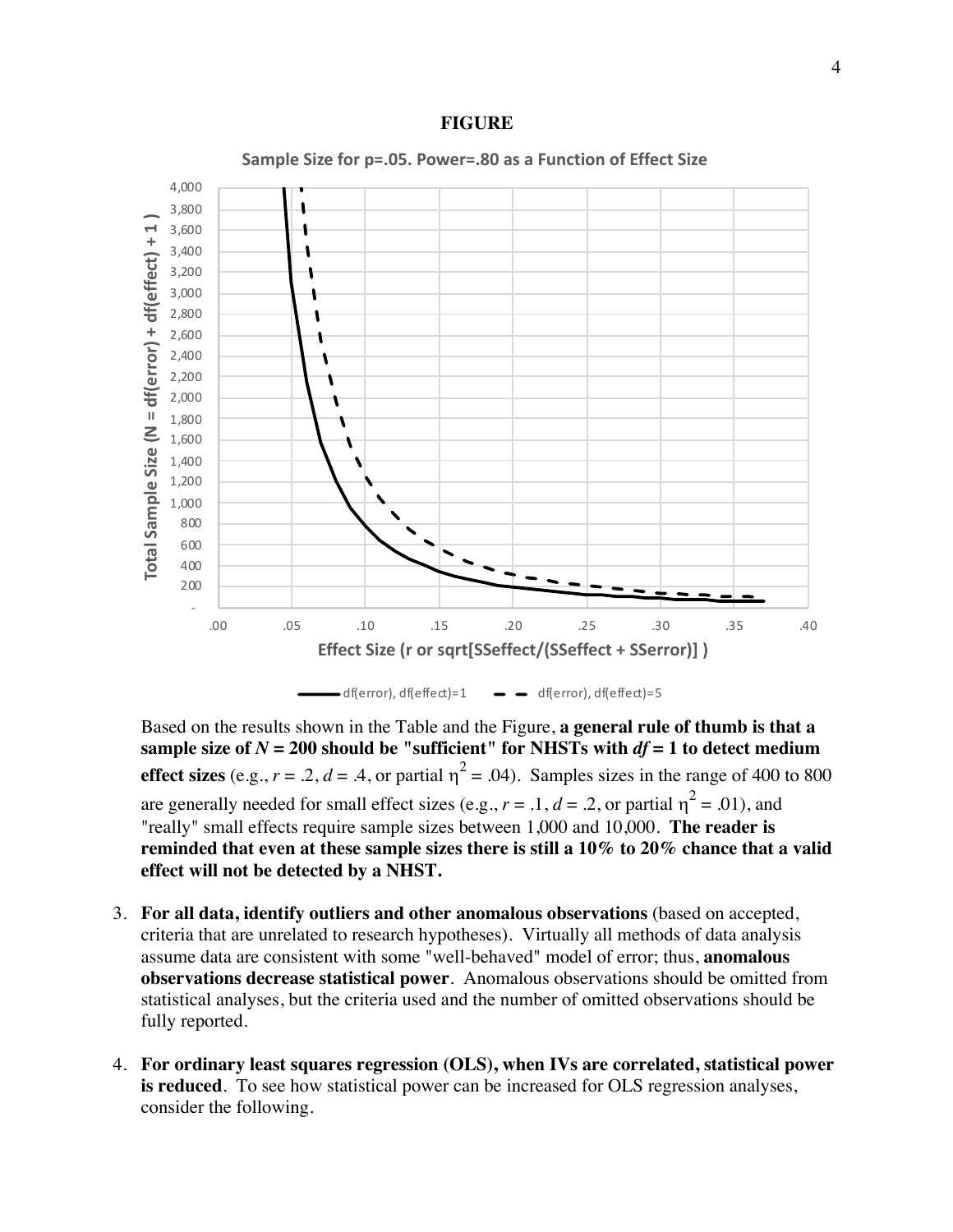observed  $Y = B_{Y0.123...k} + B_{Y1.23...k} X_1 + B_{Y2.13...k} X_2 + B_{Y3.12...k} X_3 + ... + B_{Yk.123...k} X_k + \varepsilon$ , where  $\epsilon \sim N(0, \sigma^2)$ .

predicted  $Y = B_{y_{0.123...k}} + B_{y_{1.23...k}} X_1 + B_{y_{2.13...k}} X_2 + B_{y_{3.12...k}} X_3 + ... + B_{y_{k.123...k}} X_k$ .

predicted  $z(Y) = \beta_{Y_1, 23}$ ...k  $z(X_1) + \beta_{Y_2, 13}$ ...k  $z(X_2) + \beta_{Y_3, 12}$ ...k  $z(X_3) + \ldots + \beta_{Y_{k-1}, 23}$ ...k  $z(X_k)$ .

Note that unstandardized regression coefficients,  $B_{Y_i}$ , are related to standardized coefficients,  $\beta_{Y_i}$ , as follows:  $B_{Y_i} = \beta_{Y_i}$  SD(*Y*) / SD(*X*<sub>i</sub>).

 $t = \beta$  / **SE**( $\beta_{Y_i, 12 \dots (i) \dots k}$ ), where

 $\textsf{SE}_{\beta_{\gamma_{1.12...(i)...k}}} = \sqrt{\frac{1 - R_Y^2}{N - k - 1}}$  $N-k-1$ 1  $\frac{1}{1-R_i^2}$  $N =$  total number of observations,  $k =$  number of independent variables  $R_Y^2$  = the variance in *Y* accounted for by the independent variables,  $R_i^2$  = the variance in  $X_i$  accounted for by the other independent variables.

It is easy to see from these equations that, all else equal, **statistical power is increased** (i.e., *t* is increased when the effect is "true") when

(1)  $\beta$  is increased or *B* is increased, (2) residual error,  $(1 - R_Y^2)$ , is decreased, (3) *N* is increased, (4) *k* is decreased, and (5)  $R_i^2$  is decreased.

Multicollinearity problems result when  $R_i^2$  becomes large (see Cohen, Cohen, West and Aiken 2003).

- 5. **When some IVs are arithmetic functions of "simple effect" variables** that are also included in the regression (e.g., polynomials and interactions), the coding of the simple variables is very important. **Mean-centered, effects-coding of the simple variables increase statistical power for regression coefficients** because this reduces the correlations between IVs (i.e.,  $R_i^2$ ; see Irwin & McClelland 2001), even though  $R_Y^2$  is not affected.
- 6. For between-subjects data (i.e., the error structure for each observed DV is assumed to be i.i.d. normal, and all IVs are assumed to be fixed effects), **ANOVA is a special case of regression** in which main effects and interactions are modeled as "bundles" of effects-coded IVs in such a way that (for balanced designs) the correlations between variables in different effect bundles are exactly zero. Thus, all else equal, statistical power is maximized in balanced ANOVA experimental designs compared to unbalanced designs and designs in which independent variables are measured rather than manipulated (with random assignment to conditions) because  $R_i^2$  is structurally equal to zero. Also, when measured covariates are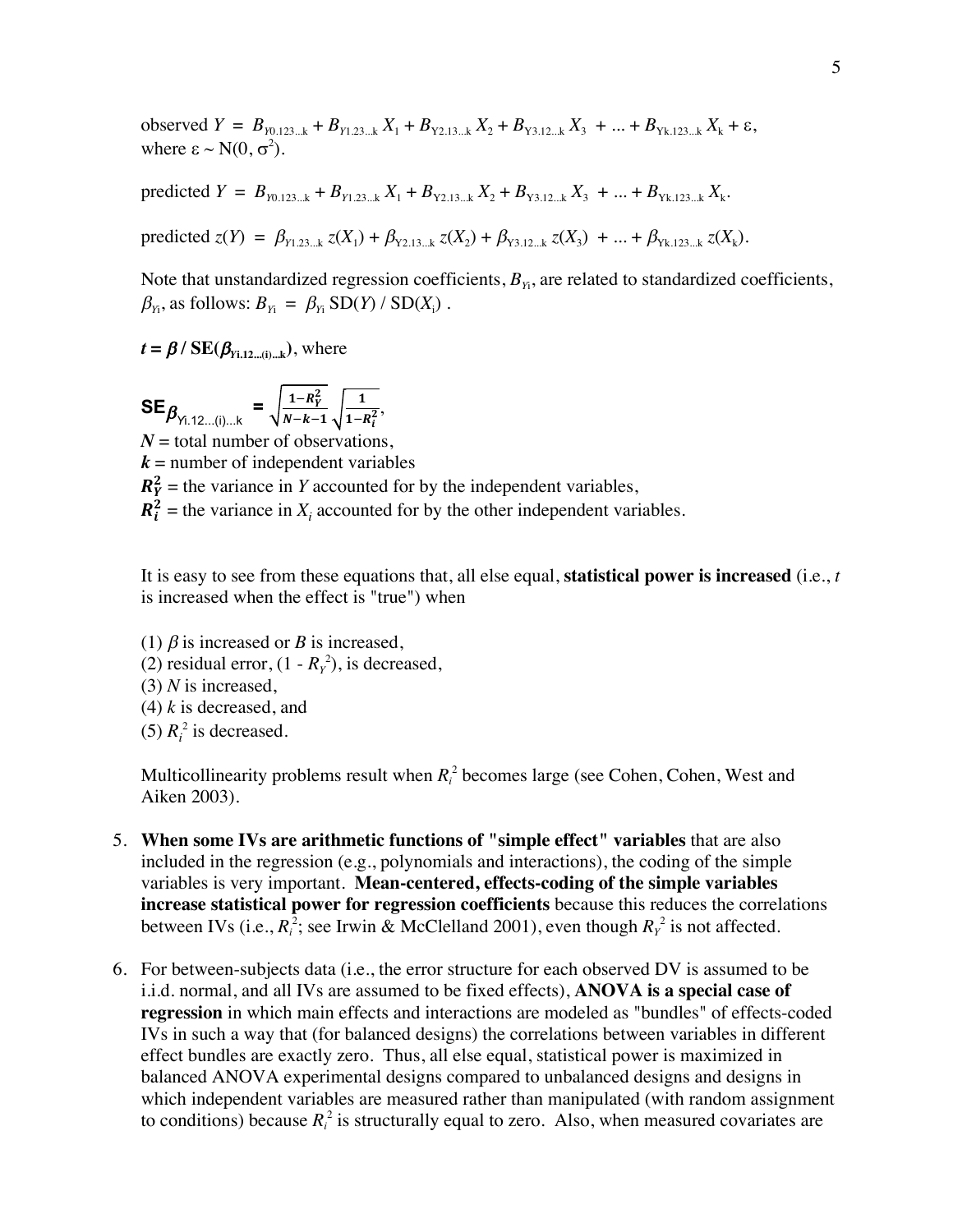included, random assignment implies that the expected value of  $R_i^2$  is zero for the manipulated factors.

7. To better understand statistical power for between-subjects ANOVA, note that

 $F[df(\text{effect}), df(\text{error})] = MS(\text{effect})/MS(\text{error})$ 

= [*SS*(effect)/ *df*(effect)]/[ *SS*(error)/ *df*(error)].

This formula is central to understanding ANOVA & ANCOVA, especially how modeling decisions such as using contrasts and covariates can potentially add statistical power. **Two important properties of the F test for a balanced between-subjects design analyzed by a fixed effect ANOVA** are that (1) *MS*(error) is the same for all effects (i.e., main effects, interactions, and linear contrasts) and (2) the "complexity" if the factorial design usually does not have a large effect on needed total sample size (*N*) because *SS*(error) should not be affected by the design and  $df(\text{error}) = N - k - 1$ , and  $k + 1$  is the degrees of freedom for the full ANOVA model (e.g.,  $df(2x3) = df(A) + df(B) + df(AxB) + df(NT) = 1 + 2 + 2 + 1 = 6$ ). Thus, if a 2x2 design requires  $N=200$ , then a 2x3 design for the same level error, effect sizes, and *df*(effect) will require N=202 because *k* has increased by 2.

- 8. Most approaches to analyzing repeated measures data involves choosing alternative estimators for *MS*(error). It is generally the case that **repeated measures (i.e., withinsubjects) experimental designs provide greater statistical power than between-subject designs** because the main effects of subjects do not contribute to *MS*(error), as they do in a between subject design. Of course, many experimental manipulations are pragmatically difficult to implement within-subjects (e.g., due to carry-over or demand effects).
- 9. **For unbalanced designs or when covariates are used**, Type I SS and Type III SS are not equivalent, and Type III SS (which removes all shared variance from the analyzed effects) is generally preferred, unless there is a theory-driven rationale for sequential analysis (i.e., Type I SS). Type III SS is also used in OLS regression models. **Type III SS tests have less statistical power than Type I SS tests**, but it is usually hard to defend the use of Type I SS.
- 10. **Omnibus F-tests, by themselves, are almost always conceptually too forgiving** because they test the null hypothesis that the observed pattern of means for a main effect or interaction contains differences that are greater than what would be expected if all conditions had the same true means. Almost all theoretically interesting hypotheses are much more specific about the predicted pattern of means and may or may not be tested by a single main effect or interaction. Always check the observed pattern of means to be sure it is consistent with theory. Whenever possible, test a specific linear contrast that represents the predicted pattern. **Linear contrasts have greater statistical power than omnibus tests** because *df*(effect) = 1 and, if valid, the predicted pattern of means will account for most of the systematic variance in the omnibus test (i.e.,  $MS$ (contrast)/ $1 > MS$ (omnibus effect) / *df*(omnibus effect)). For within-subjects effects, a simple and robust test is to (a) compute a single number for each subject that represents the predicted pattern (however complicated) and then (b) test the mean across subjects against the expected value under the null hypothesis (usually zero).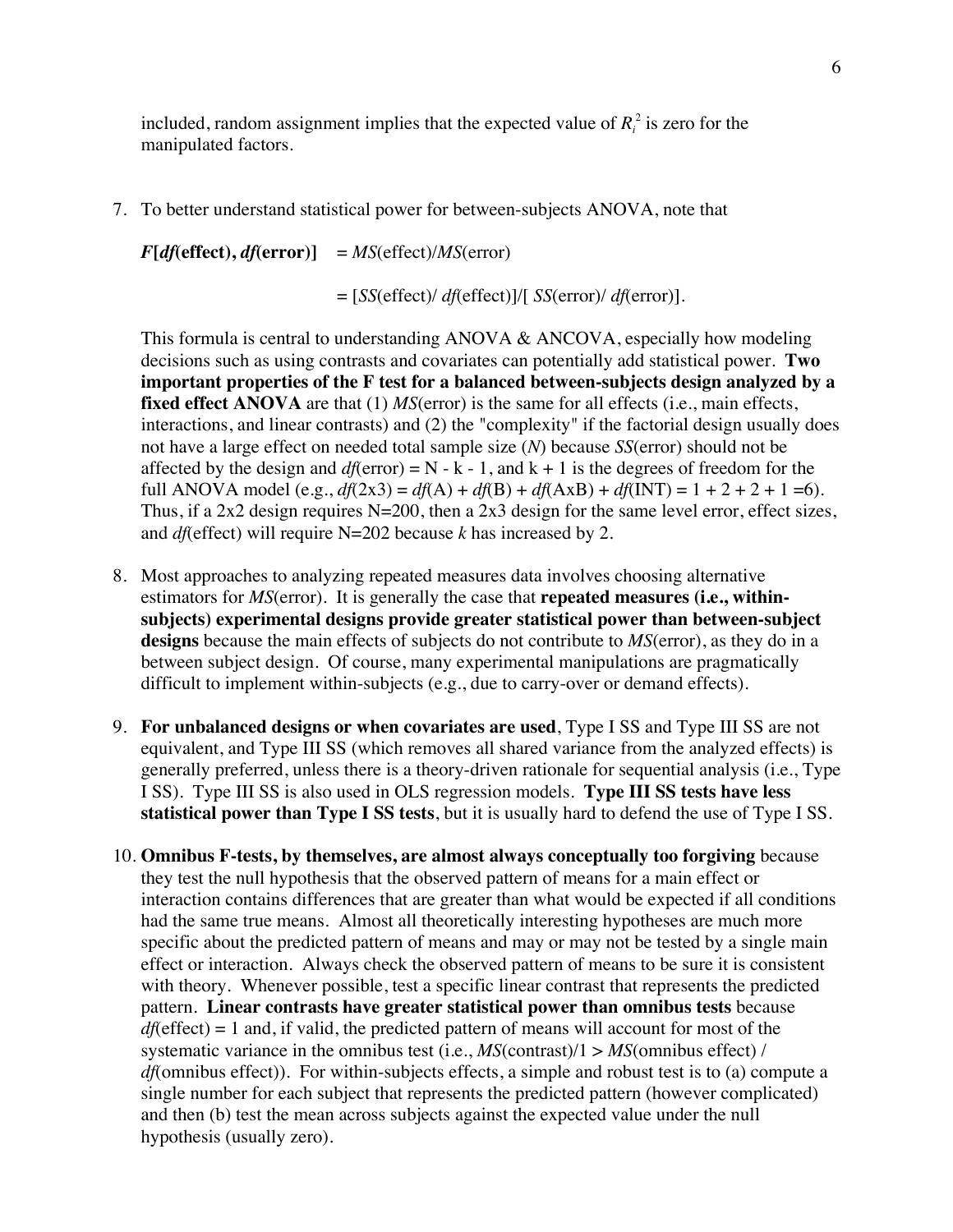- 11. **Traditional ANOVA models are saturated** in the sense that the within-cell sample means are perfectly predicted. When there are unequal numbers of observations in each cell (i.e., an unbalanced design), least-squares marginal means are computed using these predicted cellmean values. Least-squares means usually better represent the population means than do the raw sample means.
- 12. **For experimental designs that have pretest and posttest observations** as repeated measures, a simple between-subjects ANOVA of difference scores (sometimes called gain scores) is identical to repeated measures ANOVA. However, a more general and statistically powerful model is to use the pretest measure to predict the posttest measure in the absence of a treatment effect. This is usually done by using an ANCOVA model with the pretest measure as the covariate. **The covariate method is more statistically powerful than the difference-score method** because it includes the difference score method as a special case (i.e., the coefficient of the pretest measure is 1). In some cases, the conceptual interpretability of the differences score may outweigh the statistical advantage of the ANCOVA approach, however.
- 13. **Almost all within subjects experimental designs, must "control" for possible order effects using a Latin Square or some other fractional factorial design.** Such designs typically make the main effect of order uncorrelated with all other effects (and interactions) of interest. However, some higher-order effects are necessarily confounded with order and/or each other.
- 14. **The traditional multivariate approach to repeated measures ANOVA (e.g., PROC GLM in SAS) is recommended for balanced experimental designs** (especially when sample sizes are small) because the resulting F-tests are "exact." In such models, each within-subjects effect (and its interactions with all between subjects effects) is tested using the interaction of the "residual" within-subjects effect with the between-subjects effects as the error term in an F-test. For unbalanced designs, when there is missing data for some but not all conditions for some subjects, or when within-subjects covariates are to be used, a more general approach that incorporates a specific model of the within-subject variances and covariances (e.g., PROC MIXED in SAS; see Wolfinger and Chang 1998) is recommended (as long as sample sizes are reasonably large). The F-tests are usually estimated by (restricted) maximum likelihood, and interpreting them requires some care. This approach accommodates the unbalanced design and missing data much better than the traditional multivariate approach (and yields identical results for balanced designs), and it provides greater statistical power because is uses more data and explicitly models the error structure. However, the variance/covariance model must be taken seriously, and several conceptually plausible such models should be estimated before a final model is selected.
- 15. When there are **multiple dependent variables** and it is desirable to correct for family-wise error (i.e., getting at least one measure significant by testing many measures), then **sample** sizes can be computed using a Bonferroni-corrected value for  $\alpha$  (e.g., for  $\alpha = .05$  with 5 measures, an  $\alpha = 0.01$  should be used). However, it should be noted that the Bonferroni correction is very conservative, emphasizing Type I over Type II errors, and in that sense, reduces statistical power somewhat. More statistically powerful methods include the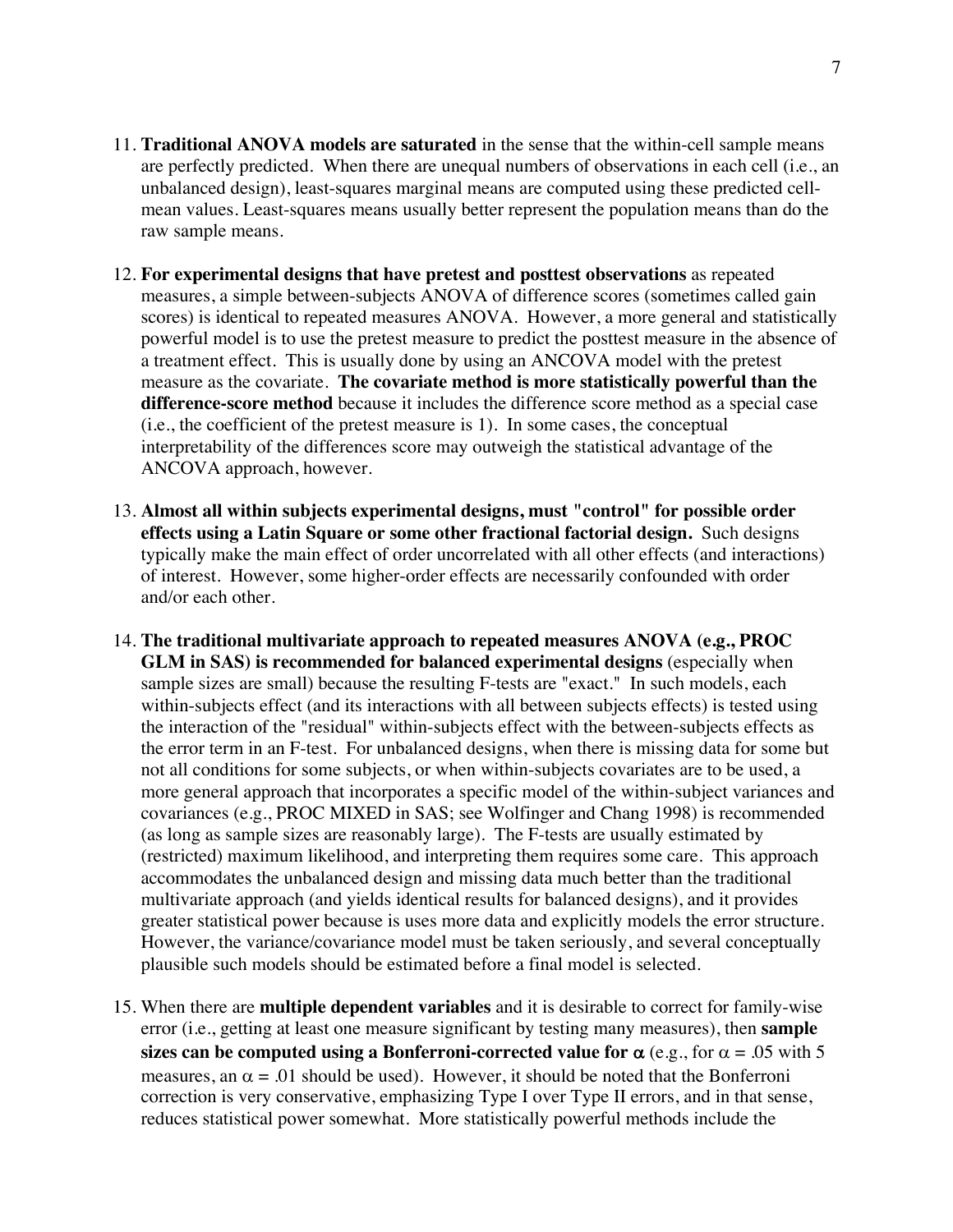Bonferroni/Holm sequential test procedure (Holm 1979; also see Rosebaum 2008, Small, Volpp, and Rosenbaum 2011), and the MANOVA-based method developed by Lehmacher, Wassmer, and Reitmeir (1991). An alternative that imposes a somewhat weaker constraint on Type I error is the widely used false discovery rate (FDR) test developed by Benjamini and Hochberg (1995).

## **REFERENCES**

- Appelbaum, M., H. Cooper, R. B. Kline, E. Mayo-Wilson, A. M. Nezu, and S. M. Rao (2018), "Journal Article Reporting Standards for Quantitative Research in Psychology: The APA Publications and Communications Board Task Force Report," *American Psychologist*, 73 (1), 3-25.
- Bailar J. C. and D. C. Hoaglin, *Medical Uses of Statistics*, 3rd. ed., 2009, Wiley.
- Benjamini, Yoav & Yosef Hochberg (1995), "Controlling the False Discovery Rate: A Practical and Powerful Approach to Multiple Testing," *Journal of the Royal Statistical Society. Series B (Methodological)*, 57 (1), 289-300.
- Cohen, Jacob (1994), "The Earth Is Round *(p <* .05)," American Psychologist, 49(12),997-1003.
- Cohen, Jacob, Patricia Cohen, Stephen G. West and Leona S. Aiken, *Applied Multiple Regression/Correlation Analysis for the Behavioral Sciences*, 3rd ed., 2003, Lawrence Erlbaum Associates.
- Fritz, M.S., Kenny, D.A., & MacKinnon, D.P. (2016). The opposing effects of simultaneously ignoring measurement error and omitting confounders in a single-mediator model. *Multivariate Behavioral Research*, 51 (5), 681-97.
- Fritz, C. O., P. E. Morris, and J. J. Richler (2012), "Effect Size Estimates: Current Use, Calculations, and Interpretation," *Journal of Experimental Psychology: General*, 141 (1), 2- 18.
- Holm, S. (1979). A simple sequentially rejective multiple test procedure. *Scand. J. Statist*. 6, 65– 70.
- Irwin, Julie R. and Gary H. McClelland (2001) "Misleading heuristics and moderated multiple regression models," *Journal of Marketing Research,* 38, 100-110.
- Lehmacher, Walter , Gernot, Wassmer, & Peter Reitmeir, (1991), "Procedures for Two-Sample Comparisons with Multiple Endpoints Controlling the Experimentwise Error Rate," *Biometrics*, 47, 511-521.
- Murphy, Kevin R., Brett Myors and Allen Wolach, *Statistical Power Analysis: A Simple and General Model for Traditional and Modern Hypothesis Tests*, 4th ed., 2014 Routledge.

Rosenbaum, P. R. (2008). Testing hypotheses in order. *Biometrika*, 95(1), 248-252.